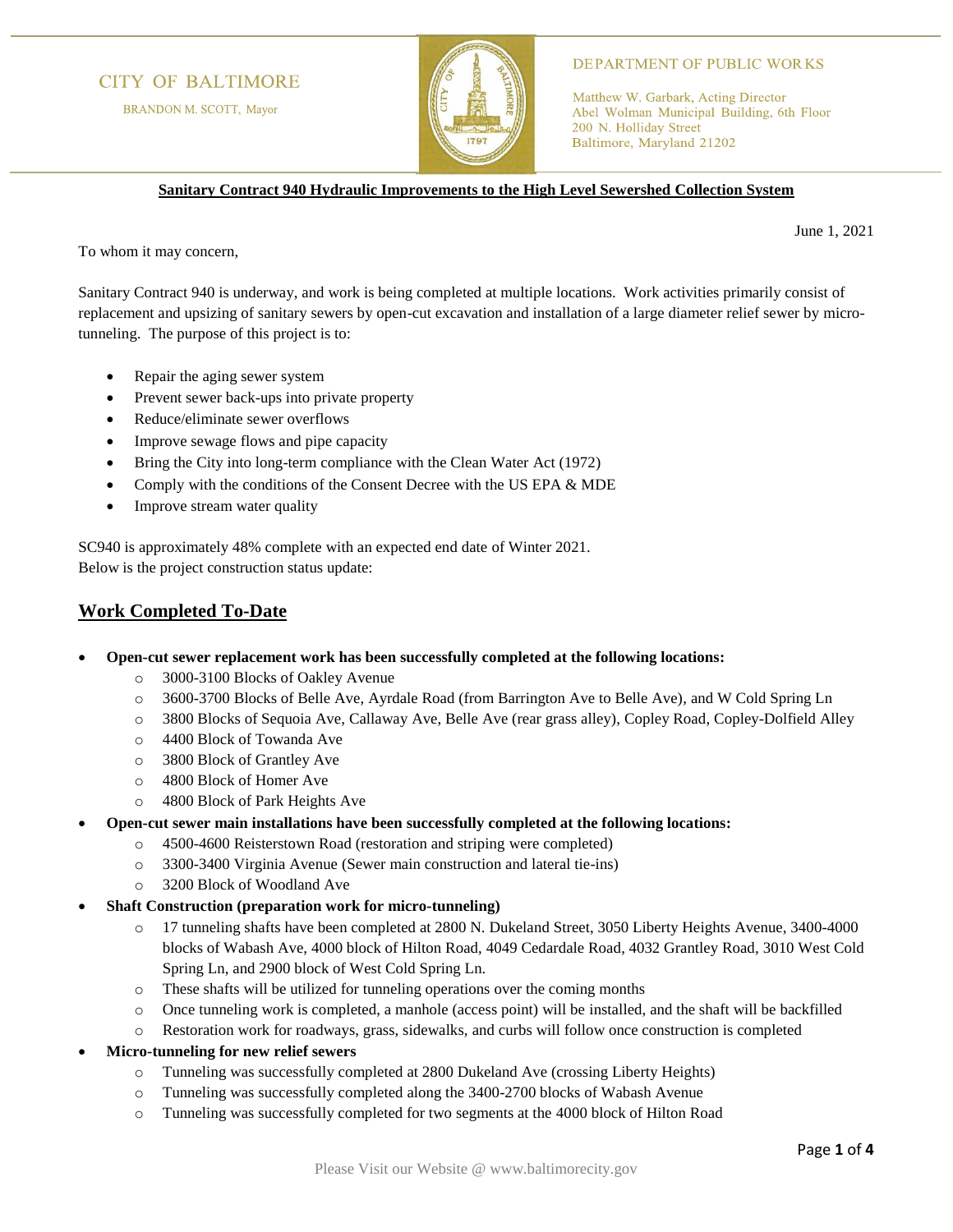## **Work Underway (Ongoing)**

#### • **New open-cut sewer installation work is underway in the wooded area behind the 4000 Block of Hilton Rd**

- o Access for construction is utilizing existing work areas near 4054 Hilton Road (no new impacts to drivers)
	- o The necessary tree removals have already been completed.
	- o Erosion and sediment controls have been established for environmental protection
	- o Perimeter safety fencing has been installed to prevent unauthorized access and ensure public safety
	- o Heavy machinery will be used to install the new sewer pipes (construction noise expected)
	- o No interruptions to water or sewer service are anticipated
	- o Work is expected to take approximately 3-4 weeks to complete
	- o Restoration work for grass and trees will take place to in Fall 2021

#### • **Microtunneling for new relief sewer is underway at Wabash & Cold Spring towards 3000 W Cold Spring Ln**

- o Heavy machinery is being utilized above and below the ground. Construction noise is expected.
- o Minor vibrations may be felt in the vicinity of the work area. This is normal
- $\circ$  The excavated shafts will be utilized for tunneling operations over the coming months
- o The tunneling shafts will remain in place for approximately 7 months while ancillary activities are completed
- o The modified traffic pattern will remain in effect for approximately 7 months
- o A new temporary signal light pole has been installed to hang temporary traffic signals
- o Active tunneling work is expected to take 2-3 weeks to complete

#### • **Microtunneling for new relief sewer is underway from 3612 Wabash Avenue towards 3910 Wabash Avenue**

- o Work will take approx. 6-8 weeks to complete.
- o Heavy machinery is being utilized above and below the ground. Construction noise is expected.
- o Minor vibrations may be felt in the vicinity of the work area. This is normal.
- o Parking spaces remain available outside of the immediate work area
- o Once all tunneling work is completed along Wabash Ave, manholes (access points) will be installed, and the shafts will be backfilled.
- o Restoration work for roadways, grass, sidewalks, and curbs will follow later

#### • **Open-cut sewer main replacement is underway along Belle Avenue from Dorithan Rd towards Callaway Ave**

- o Work entails excavating to replace and upsize the existing sewer main
- o Heavy machinery will be used for the pipe construction work (construction noise is expected)
- o Work will take place in the westbound lane of Belle Avenue.
- o Flaggers are being utilized to safely control the flow of traffic during work.
- o No interruptions to water or sewer service are anticipated.
- o No-Parking signs have been installed where work will be taking place.
- o Work is expected to take approximately 6-8 weeks to complete.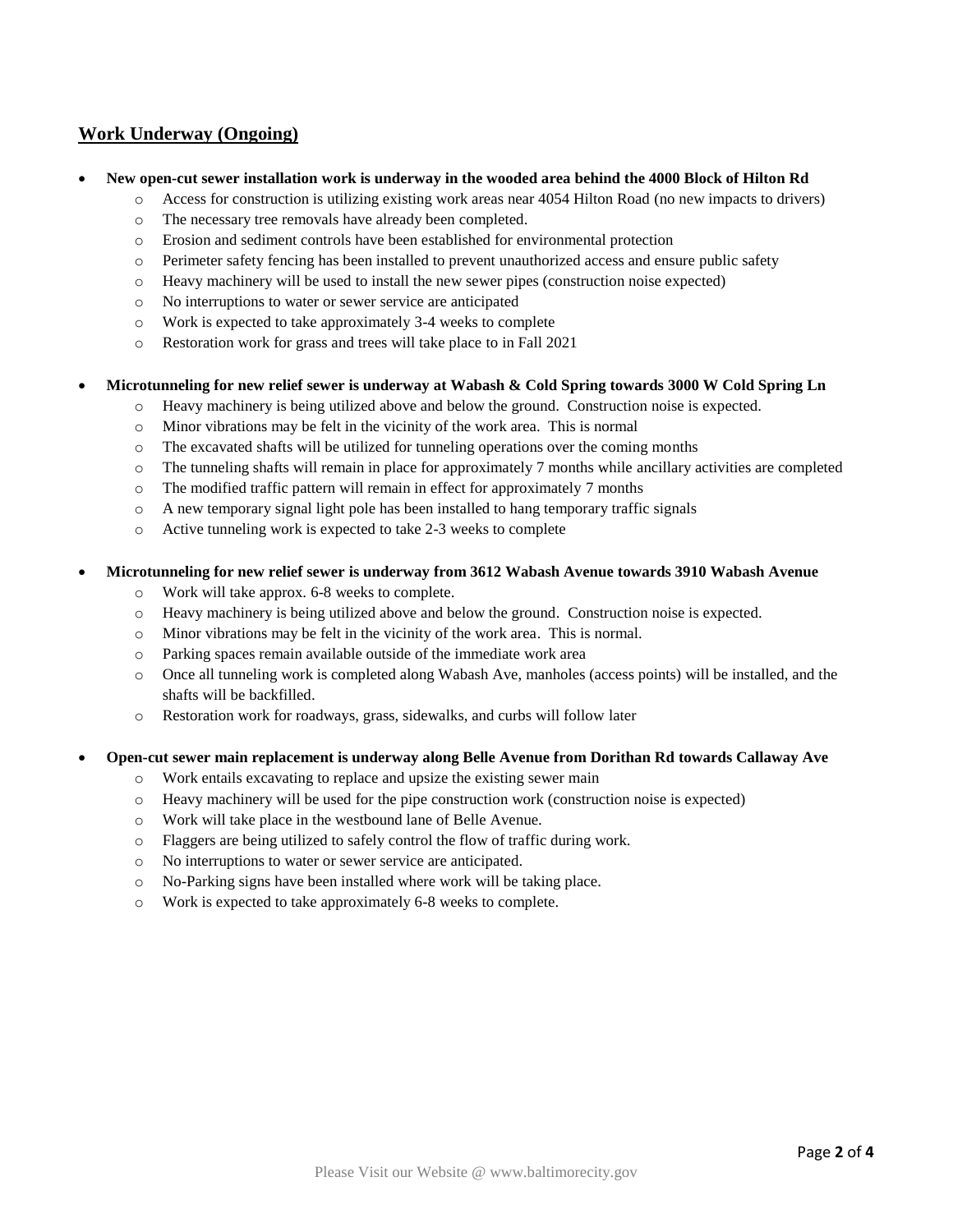# **Upcoming Work (June-July 2021)**

- **Site restoration work for all streets previously impacted during pipe and manhole construction**
	- o Work will entail replacement of impacted concrete roadways, asphalt roadways, curbs, sidewalks and grass
	- o Residents will be notified of activities and "No Parking" signs may be installed as required
	- o Temporary traffic modifications may be implemented while roadway repairs are underway
	- o Work will take place during normal work hours, excluding holidays and weekends
	- o Scheduled areas include:
		- Ayrdale Road (from Barrington Ave to Belle Ave)
		- 3600-3700 Blocks of Belle Ave & W Cold Spring Ln
		- 3800 Blocks of Sequoia Ave, Callaway Ave, Belle Ave (rear grass alley), Copley Road, Copley-Dolfield Alley, Grantley Ave
		- 4400 Block of Towanda Ave (north end)
		- 4800 Block of Homer Ave & Park Heights Ave

### • **Open-cut sewer main replacement will proceed along the 4900 Block of Queensberry Avenue**

- o Work will entail excavating to replace and upsize the existing sewer main
- o Heavy machinery will be used for the pipe construction work (construction noise is expected)
- o Work will take place in the southbound lane of Queensberry Ave.
- o No interruptions to water or sewer service are anticipated.
- o No-Parking signs have been installed where work will be taking place.
- o Work is expected to take approximately 3-4 weeks to complete.